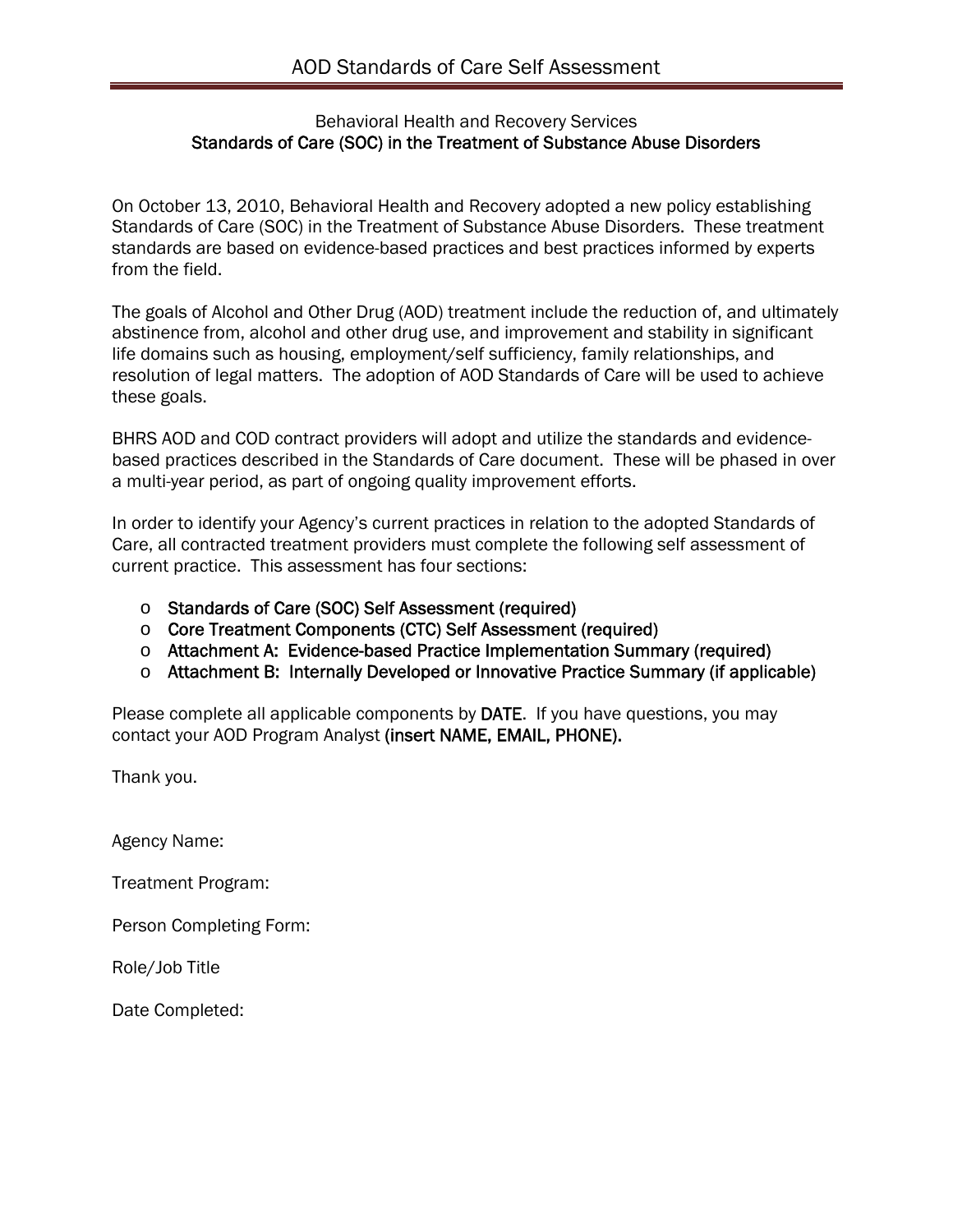*Briefly describe your agency's current activities in relation to each standard.* 

#### SOC 1: Welcoming Environment *Programs will provide for a client's physical and emotional safety and create an engaging and predictable environment.*

#### SOC 2: Engagement and Retention

*Programs will use strategies specific for engagement and retention of clients and their families*

#### SOC 3: Client-Centered Care

*Programs will provide individually tailored and client-driven treatment, while balancing the health, safety, and integrity of the program.*

#### SOC 4: Culturally Competent Care

*Providers are responsible to be culturally fluent and responsive to the historical and cultural experiences and needs of each client.*

## SOC 5: Co-occurring Capable Care

*Programs will be engaged in continuously improving their co-occurring capability. Policies, procedures and programming and staff competencies are designed to meet the anticipated needs of individuals with co-occurring disorders.*

## SOC 6: Stage-matched Treatment Planning

*Treatment plans must consider the stage of change of each client for each problem, and be informed by the integrated assessment of substance use and mental health symptoms.*

## SOC 7: Effective Treatment based on Evidence-based Practices

*AOD and COD providers will provide effective treatments for clients with COD and AOD problems. Evidence-based practices (EBP's) and promising practices will be utilized during all phases of treatment.* 

Programs will complete the attached "Core Treatment Components Self Assessment" in lieu of a narrative for this standard.